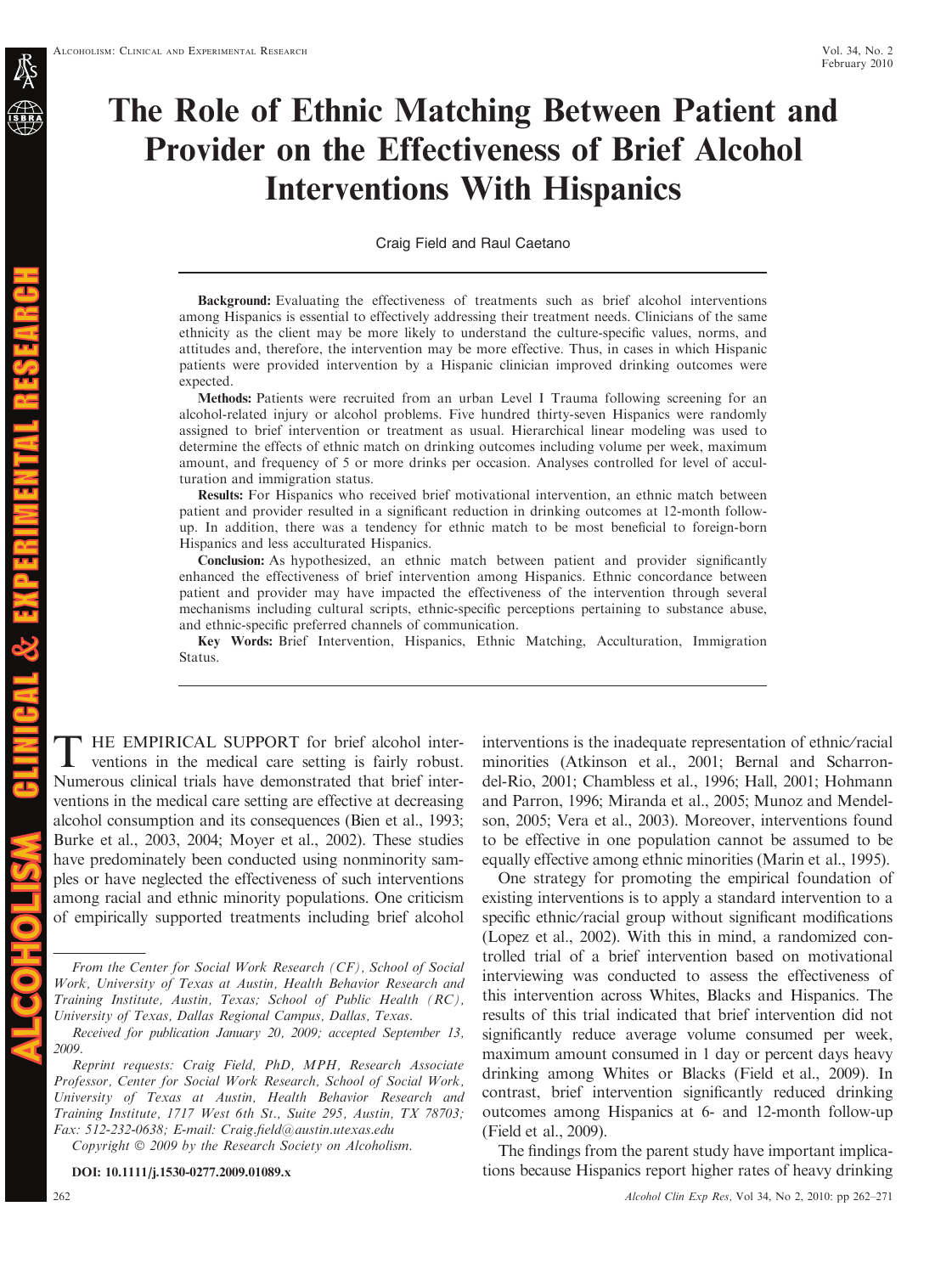and alcohol-related problems (Caetano et al., 1998; Galvan and Caetano, 2003) than other minority groups. In comparison to non-Hispanics, Hispanics have higher rates of alcoholrelated consequences such as driving while intoxicated (Caetano and Clark, 1998a,b; Galvan and Caetano, 2003) and lifetime arrests for driving under the influence of alcohol (Caetano and Clark, 2000). Life course studies further suggest that alcohol problems are more stable over time among Hispanic men in comparison to Whites and that, once they experience problems, they are more susceptible to developing new problems (Caetano and Kaskutas, 1995, 1996). Given the growth of the Hispanic population and the their increased risk for developing alcohol-related problems, evaluating the effectiveness of treatments such as brief alcohol interventions in this population is essential to effectively addressing this health disparity (Atkinson et al., 2001; Bernal and Scharron-del-Rio, 2001).

A number of studies have shown that level of acculturation and birthplace are associated with increased drinking, alcohol problems, and other mental health problems among Hispanics (Balls-Organista et al., 2002; Caetano and Medina-Mora, 1988; Markides et al., 1990). Increased acculturation to U.S. society often results in more liberal drinking norms and attitudes (Black and Markides, 1993; Caetano, 1997; Caetano and Medina-Mora, 1988; Markides et al., 1990). As a result, highly acculturated Hispanics have lower rates of abstention and increased drinking and alcohol-related problems (Caetano, 1987a,b; Caetano and Medina-Mora, 1988; Markides et al., 1988, 1990; Neff et al., 1987). With regard to birthplace, U.S.-born Hispanics have a higher likelihood of reporting driving under the influence of alcohol than their foreign-born counterparts (Caetano and Clark, 2000; Caetano and McGrath, 2005). Grant et al. (2004) reported that Mexican Americans born in the United States had higher rates of abuse (16% vs.  $9.1\%$ ) and dependence (14.5% vs. 6.2%) than those who were foreign born. Thus, when considering the potential influence of alcohol treatment and intervention among Hispanics it is important to take into account both the level of acculturation and immigration status.

Another factor that may explain the effectiveness of brief intervention with Hispanics reported above is the environment in which the intervention took place or the manner by which the intervention was administered. In particular, ethnic matching between client and therapist is one of the factors to be considered. Previous studies show that Hispanics are likely to be more comfortable when matched with therapists similar to them culturally (Casa et al., 2002; Vasquez, 2007). Clinicians of the same ethnicity of the client may be more likely to understand the culture-specific values, norms, and attitudes and, therefore, the intervention may be more effective (Comas-Diaz, 2006; Marin, 1989; Marin et al., 1995; Peterson and Marin, 1988; Vasquez, 2007). Further, ethnic matching between patient and provider may facilitate intervention among immigrants who may be distrustful and less likely to discuss their alcohol use with non-Hispanics (Vasquez, 2007). Recruiting and engaging Hispanics necessitates some cultural

Unfortunately, the effect of patient–provider matching has not been addressed in a randomized controlled trial using an evidenced based treatment such as brief opportunistic interventions in a medical care setting. Thus based on findings from the main study, it is hypothesized that an ethnic match between patient and provider would facilitate treatment outcomes following brief intervention as a function, in part, of cultural scripts. That is, in cases in which Hispanic patients were provided intervention by a Hispanic clinician improved drinking outcomes were expected. Because acculturation to U.S. society and birthplace are risk factors for heavier alcohol use and alcohol problems and these risk factors are also closely related to potential responses to ethnic matching between provider and patient, the analysis controls for the influence of these patient characteristics.

#### METHODS

## Study Recruitment

Patients were recruited from an urban Level I trauma center between May 2003 and May 2005. Written informed consent was obtained by study clinicians following medical stabilization and prior to discharge from the hospital. All subjects had to demonstrate orientation to person, place and time and adequate recall of recent and remote events prior to obtaining written informed consent. Subjects were compensated \$25 for the baseline assessment and \$50 for the 6 and 12-month follow-up assessments. The study was approved by the Committee for the Protection of Human Subjects at the University of Texas Health Science Center at Houston and the Institutional Review Board of the hospital where data were collected. A certificate of confidentiality from the National Institute on Alcohol Abuse and Alcoholism (NIAAA) was also obtained to protect patient confidentiality.

#### Screening and Enrollment

Because the primary aim of the study was to evaluate potential ethnic differences in the effectiveness of a brief motivational intervention (BMI) among injured patients, sampling was limited to patients who identified themselves as Black, White, or Hispanic. The current study is limited to an examination of the Hispanics recruited for participation in this study ( $n = 537$ ).

Patients were excluded from participation for the following reasons: (i) they were less than 18 years of age, (ii) they spoke neither English nor Spanish, (iii) they had no identifiable residence, (iv) they were under arrest or in police custody at the time of admission or during their hospital stay, (v) they were judged by the trauma care or research staff to be actively suicidal or psychotic, (vi) they were victims of sexual assault, or (vii) had a medical condition that precluded a face-to-face interview. Patients who were intoxicated at the time of their injury or presented with a Glasgow Coma Scale  $(GCS) \le 14$ were monitored by research staff for inclusion in the study. Patients with a  $GCS \leq 14$  that did not resolve prior to discharge were not eligible for screening or enrollment.

Twenty-four hours, 7 d/wk coverage was not feasible and, therefore, patient recruitment was limited to Thursday through Monday from 9 am to 6 pm. Recruitment during prior studies conducted at this trauma center as well as the implementation phase of this study suggested that these hours were the most efficient times to screen and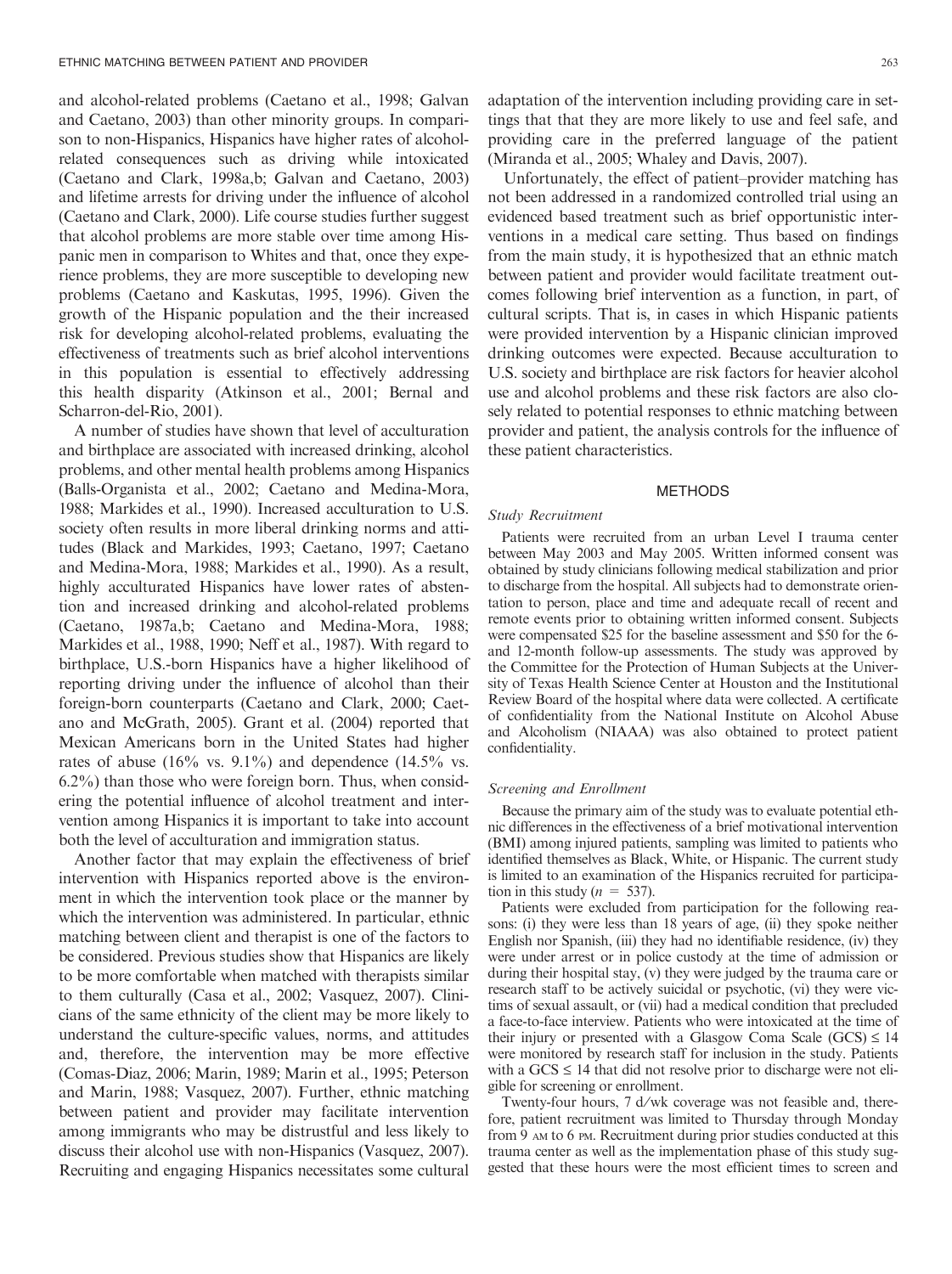enroll patients (Field and O'Keefe, 2004; Field et al., 2001). To minimize the impact of screening procedures on medical care, a sequential screening process was employed. e.g., subsequent screening procedures were only implemented if the patient screened negative on prior screening criteria. Screening consisted of 4 sequential criteria: (i) Clinical indication of acute intoxication or positive blood alcohol concentration; (ii) self-reported drinking 6 hours prior to injury; (iii) at risk drinking per NIAAA guidelines (e.g., 7 drinks⁄wk women, 14 drinks⁄wk men; more than 4 drinks⁄d in men; more than 3 drinks⁄d in women; NIAAA, 2001a,b); or (iv) positive on one or more items of the CAGE (cut down, annoyed, guilty, eye-opener; Ewing, 1984; Kitchens, 1994). An assessment of the screening procedures including strengths and limitations has been discussed elsewhere (Field et al., 2009).

#### Treatment as Usual With Assessment and Assessment With BMI

Patients were randomized to either treatment as usual with assessment  $(TAU+)$  or an assessment with BMI using a permuted block design (block size 6) to ensure approximately equal distribution of patients according to their race ⁄ ethnicity. Treatment assignment was generated off site and was provided to study clinicians in sealed opaque envelopes. To reduce interviewer bias, study clinicians were blinded to patient randomization prior to completion of the baseline assessment. All patients, regardless of treatment assignment received information regarding hospital and community services relevant to the injured patient. This information included, but was not limited to, substance abuse treatment and self-help groups and the availability of drug and alcohol counselors. Information pertaining to hospital and community resources relevant to the care of injured patients was also provided. All patients were also provided handouts regarding the effects of alcohol, definition of at risk drinking, and strategies to quite or cut down.

Treatment as Usual With Assessment. Following the initial assessment, all patients assigned to  $TAU+$  were provided patient handouts. This was consistent with general practice for treating patients with alcohol problems at the Level 1 trauma center at the time the clinical trial was conducted.

Brief Motivational Intervention. BMI with injured patients has been described elsewhere (Dunn et al., 2005; Field et al., 2005). In short, brief intervention is based on motivational interviewing and the primary components consist of acknowledging the patients responsibility for changing drinking, encouraging the patient to explore pros and cons of drinking, assessing importance, confidence and readiness to change drinking behavior, reinforcing patient's sense of self-efficacy, and providing support for any efforts or intention to quit drinking or reduce harm associated with drinking including injury. Following BMI, patients were provided the handouts described above. This information was either provided by request of the patient or was given to the patient with their permission (e.g., per the guidelines of motivational interviewing).

Training and Supervision. Clinicians were master's level or degreed and were certified in brief intervention following the successful completion of training. All clinicians received 3 days of training in Motivational Interviewing from a trainer in the Motivational Interviewing Network of Trainers. In addition, clinicians received 2 days of training regarding the application of Motivational Interviewing principles in the trauma care setting from a trainer in the Motivational Interviewing Network of Trainers. Successful completion of the certification process required submission of 3 audio taped interventions with clients which exceeded threshold proficiency as indicated by coding on the Motivational Interviewing Skill Code v1.0. Ten percent of interventions were randomly selected to be audio taped. Clinicians were required to submit an audio tape at least once per month. In all, 113 of the 736 intervention were taped and coded using the Motivational Interviewing Skill Code v1.0. The mean of the Global Therapist Rating ( $M = 5.8$ , SE = 0.08), Reflection to Question Ratio ( $M = 1.6$ ,  $SE = 0.13$ ), Percent Open Questions  $(M = 0.55, SE = 0.02)$ , Percent Complex Reflections  $(M = 0.41,$  $SE = 0.02$ ) and Percent Motivational Interviewing (MI) Consistent  $(M = 0.97, SE = 1.3)$  behaviors counts were determined from the Motivational Interviewing Skills Coding (MISC) ratings. With the exception of the percent of complex reflections in which some audio tapes were below threshold proficiency  $(>40\%)$ , the mean and 95% CI indicated that therapist behaviors were at or above the threshold or expert proficiency levels.

#### Assessment

Patients who qualified for the study and agreed to participate were interviewed by research staff as soon after consent as possible. The interview took  $\sim$ 30 to 40 minutes. The assessment including items related to socioeconomic status, consumption, ethnicity, and acculturation.

Ethnic Identification. Respondents who identified themselves as ''black of Hispanic origin (Latino, Mexican, Central or South American, or any other Hispanic origin)'' and ''white of Hispanic origin (Latino, Mexican, Central or South American, or any other Hispanic origin)'' were classified as Hispanic. Respondents also identified their national origin. However, the small number of participants in Hispanic national groups other than Mexican Americans precludes an analysis by national origin. Ethnic identification of providers was also determined through self-report using identical procedures. An ethnic match was considered present when patients and providers were both of Hispanic origin.

Acculturation. The scale is built from 12 questions covering the following information: daily use of and ability to speak, read, and write English and Spanish; preference for media (books, radio, and TV) in English or Spanish; ethnicity of people with whom respondents interacted at church, at parties, and in the neighborhood respondents live in now and while growing up, and finally a series of questions about values thought to be characteristic of the Hispanic life style. With the exception of the items used to assess language use, all other items are coded in a 4-point Likert (strongly agree to strongly disagree) scale. The scale's reliability was assessed with Cronbach's alpha (0.91) and the split-half method (0.87, Guttman split-half coefficient). The scale correlates positively with being U.S. born (0.58) and with number of years of life in the United States  $(0.22)$ , and correlates negatively with age  $(-0.36)$ . It also has positive correlations with drinking and alcohol problems. All these correlations are in the expected direction and empirically confirm the scale's construct validity. Respondents' scores on the scale were divided into 3 groups representing low, medium and high levels of acculturation. The cut off points for these groupings were based on results from previous national household surveys of Hispanics in which 33% of the respondents were categorized in each group. The level of acculturation of the providers who described themselves as Hispanic was not determined due to restrictions imposed by the Institutional Review Board.

Alcohol Use. As intentional and unintentional injuries have been found to depend on patterns of drinking in addition to average volume of alcohol consumption (Rehm et al., 2003), several measures of alcohol consumption were assessed at intake and follow-up. Quantity and frequency of alcohol consumption was determined at baseline, 6- and 12-month follow-up using a graduated frequency which assess frequency of intake of combined alcohol with 7 quantity levels and 8 frequency levels in descending order (Greenfield, 1998, 2000; Hilton, 1989; Midanik, 1994; Rehm et al., 1999). This is a preferred method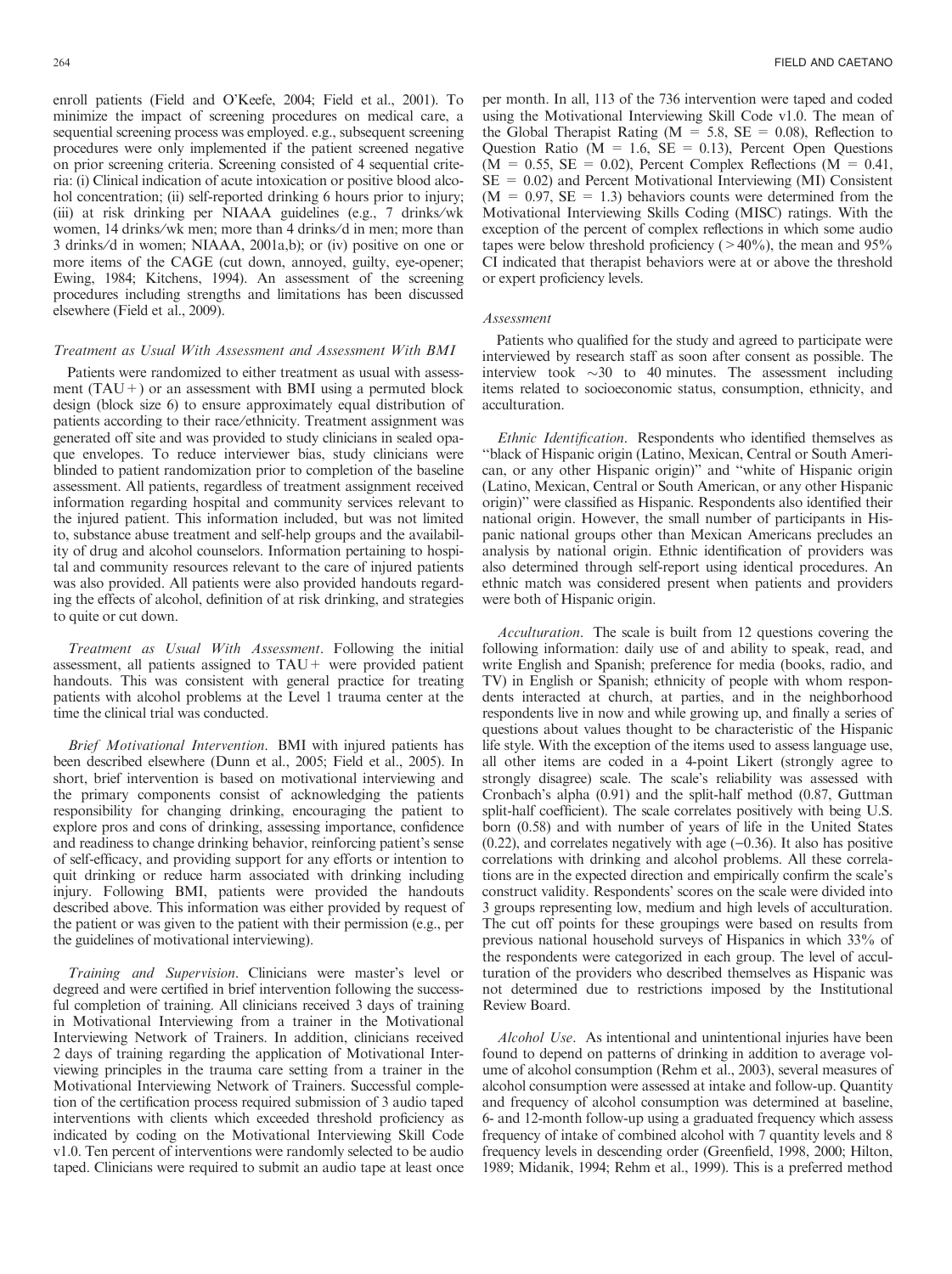that reduces underreporting of alcohol consumption and is used in standardized national alcohol surveys (Greenfield, 2000). One standard drink was defined as 12 ounces of beer, 5 ounces of wine, or 1.5 ounces of hard liquor (Dawson, 2003). Weekly alcohol volume was calculated using the basic quantity/frequency approach (Dawson, 2003) by multiplying usual quantity of drinks per occasion by frequency of drinking. In addition, the maximum number of standard drinks consumed in 1 day was determined by asking, ''Now think of all kinds of alcoholic beverages combined, that is, any combination of beer, wine, or liquor. During the past 12 months, what was the largest number of drinks that you had in a single day?'' For maximum amount consumed in 1 day response categories were not provided. Finally, the frequency of drinking 5 or more per at baseline, 6-, and 12-month follow-up was determined by asking, ''During the past 12 months, how often did you have 5 or more drinks of any kind of alcoholic beverage at one time (i.e., any combination of cans of beer, glasses of wine, or drinks containing liquor of any kind)?'' Respondents were provided 9 response categories indicating various frequencies of this drinking behavior in descending order including never, 1 to 5 times per year, 6 to 11 times per year, 1 time per month, 2 or 3 times per month, 1 or 2 times per week, 3 or 4 times per week, nearly everyday, and everyday.

#### Follow-Up Assessment

Research staff blind to treatment assignment conducted follow-up assessments by telephone at 6 and 12 months. Of patients eligible, 324 or 60% of Hispanics completed 6-month follow-up and 262 or 49% completed 12-month follow-up. Hispanics (OR =  $0.59, 95\%$ )  $CI = 0.43{\text -}0.83$ ) were significantly less likely to complete 6-month follow-up. There were no significant predictors of loss to follow-up at 12 months. Among Hispanics, participants who were U.S. born were significantly less likely to be lost to follow-up at 6 and 12 months  $(OR = 0.44, 95\% \text{ CI} = 0.27 \text{--} 0.71; OR = 0.44, 95\% \text{ CI} = 0.28 \text{--}$ 0.72, respectively). Neither treatment assignment nor level of acculturation was significant predictors of loss to follow-up among Hispanics.

#### Statistical Analysis

Longitudinal analyses were conducted using hierarchical linear modeling (HLM) of drinking outcomes with random effects for subject and time within subject using HLM version 6.06 (Raudenbush and Bryk, 2002, 2004). Volume per week and maximum amount were log transformed. Frequency of 5 or more per occasion was treated as a continuous variable from 0 to 8. Analyses controlled for age, gender, employment status, marital status, education, baseline alcohol use, prior alcohol treatment, type of injury, and injury severity. HLM was used to model the effects of treatment, ethnicity and covariates of interest on change in drinking outcomes from baseline to the 6 and 12-month follow-up. Because preliminary analysis indicated clearly nonlinear time paths, time was categorical, with dummy variables indicating the contrasts between baseline and 6-month followup and between baseline and 12-month follow-up. These time effects for changes in drinking outcomes were dependent on intervention, immigration status, and level of acculturation of the patient, ethnic match between patient and provider, an interaction between patient and provider ethnic match and brief intervention other covariates described above.

The analyses were conducted in stages by first (i) examining the effect of intervention, immigration status and level of acculturation, (ii) then the main effect of ethnic match was included, and (iii) finally the interaction between patient and provider match on ethnicity and intervention. The effect size and magnitude of change are reported when intervention is significant. The observed effect sizes were calculated by dividing the difference between the observed mean changes for TAU+ and BMI by the pooled standard deviation (Rosnow and

Rosenthal, 1996). Effect sizes ranged from small (approximately  $d = 0.20$ ) to medium ( $d = 0.50$ ) (Cohen, 1988).

## RESULTS

Hispanics make up 36% of the total sample recruited for participation in this study. The final sample of Hispanic patients randomized to TAU+ or BMI consisted of 537 Hispanics. Forty-seven percent ( $n = 253$ ) of the Hispanic population identified Spanish as their preferred language and were interviewed by a bilingual clinician who also conducted the brief alcohol intervention in Spanish following randomization. Table 1 presents the demographic characteristics of the Hispanic patient population. Throughout the study period there were 9 providers conducting assessment and intervention. Six of the providers identified themselves as Hispanic and conducted 70% of the assessments or assessment and interventions (depending upon random assignment to  $TAU \pm or$ BMI) with Hispanic patients. There was an ethnic match between patient and provider for 71% of the 259 BMIs.

### Volume per Week

Table 2 shows changes in volume per week across time by treatment group and presence or absence of an ethnic match between patient and provider. As observed in Table 3, BMI was significant at 12-month follow-up (Step 1). Hispanics who received BMI drank significantly less on average in comparison to Hispanics who did not receive BMI ( $d_{12} = 0.13$ ). Foreign-born Hispanics were significantly less likely to drink more on average at 12 months than their U.S. born counterparts ( $p = 0.01$ ). In addition, Hispanics who were less acculturated drank significantly less on average at 6- and 12-month follow-up than highly acculturated Hispanics ( $p_6 = 0.02$  and

Table 1. Demographic Characteristics

|                                 | n          | ℅    |
|---------------------------------|------------|------|
| <b>Total enrolled</b>           | 537        |      |
| Age                             | 29 $(9)^a$ |      |
| Male                            | 475        | 88.5 |
| <b>Marital status</b>           |            |      |
| Single, never married           | 254        | 47.3 |
| Married or cohabitating         | 179        | 33.3 |
| Separated, divorced, or widowed | 104        | 19.4 |
| Education                       |            |      |
| More than high school           | 68         | 12.7 |
| High school or GED              | 120        | 22.3 |
| Less than high school           | 349        | 65.0 |
| Employed for wages              | 414        | 77.1 |
| Language preference             |            |      |
| English                         | 286        | 53.3 |
| Spanish                         | 251        | 46.7 |
| U.S. born                       | 246        | 45.8 |
| Years in U.S. <sup>a</sup>      | 18 (13)    |      |
| Acculturation                   |            |      |
| Low                             | 184        | 34.3 |
| Medium                          | 172        | 32.0 |
| High                            | 181        | 33.7 |

<sup>a</sup>Mean (SD).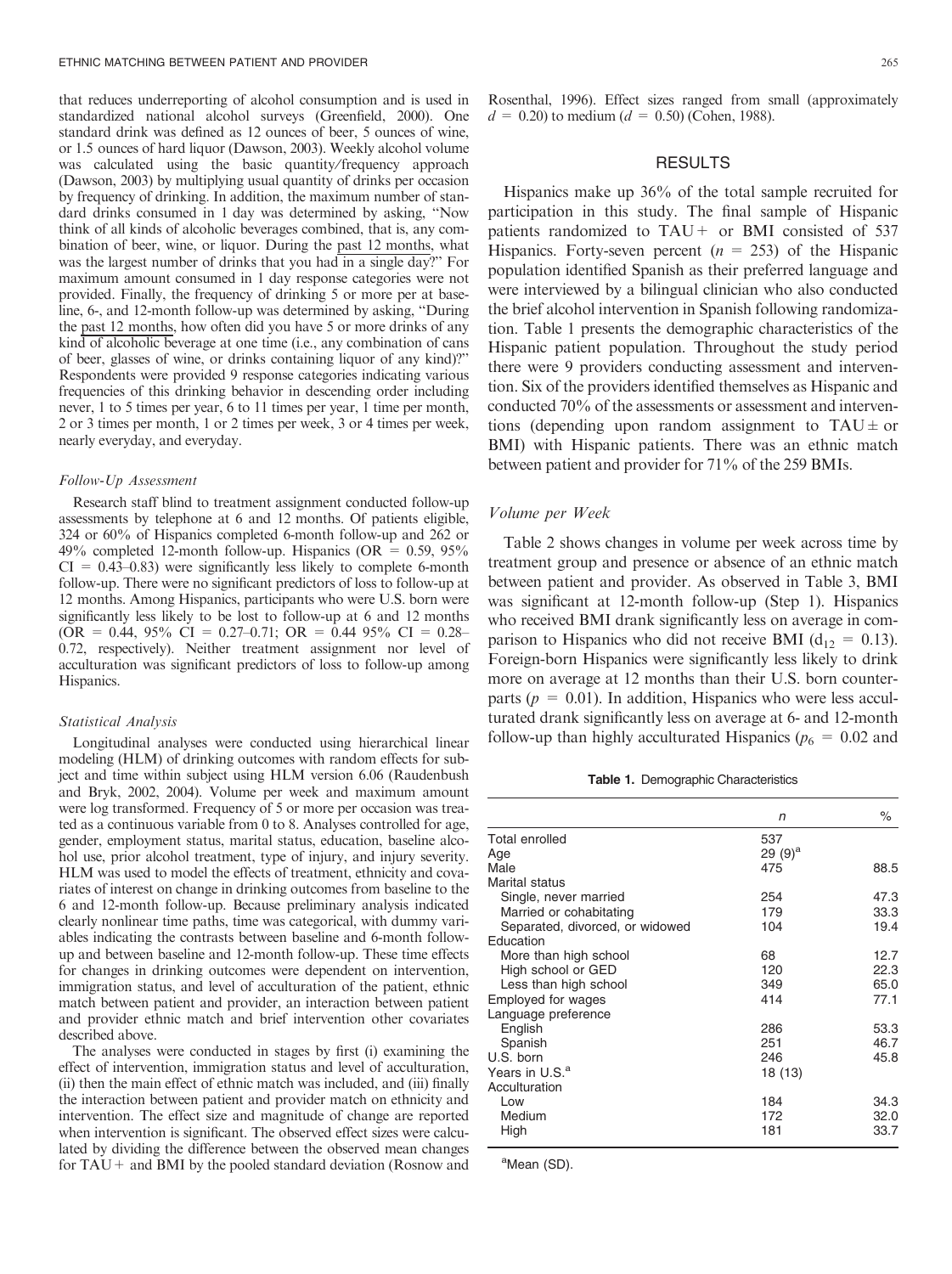|                                 |                           | <b>BMI</b>             |                        |                           | TAU+                   |                         |  |
|---------------------------------|---------------------------|------------------------|------------------------|---------------------------|------------------------|-------------------------|--|
|                                 | Baseline                  | 6 Months               | 12 Months              | Baseline                  | 6 Months               | 12 Months               |  |
| Ethnic match<br>No ethnic match | 16.5(20.4)<br>16.0 (26.6) | 6.5(14.2)<br>7.6(13.6) | 6.6(16.9)<br>8.9(15.3) | 14.3(21.0)<br>18.7 (42.3) | 6.9(12.9)<br>8.8(17.2) | 10.5(22.9)<br>8.9(14.3) |  |

Table 2. Volume per Week at Baseline and Follow-Up as a Function of Treatment Assignment and Ethnic Match

BMI, brief motivational intervention; TAU+, treatment as usual with assessment.

|  |  |  |  | Table 3. Effect of Ethnic Match Between Patient and Provider on Volume per Week |  |  |  |  |  |  |  |
|--|--|--|--|---------------------------------------------------------------------------------|--|--|--|--|--|--|--|
|--|--|--|--|---------------------------------------------------------------------------------|--|--|--|--|--|--|--|

|                                    | 6 Months    |           |                   | 12 Months   |           |                   |  |
|------------------------------------|-------------|-----------|-------------------|-------------|-----------|-------------------|--|
|                                    | Coefficient | <b>SE</b> | p value           | Coefficient | <b>SE</b> | p value           |  |
| Step 1                             |             |           |                   |             |           |                   |  |
| Treatment                          | $-0.38$     | 0.22      | 0.08 <sup>c</sup> | $-0.57$     | 0.23      | 0.02 <sup>d</sup> |  |
| Immigrant status <sup>a</sup>      | $-0.30$     | 0.28      | 0.28              | $-0.75$     | 0.30      | 0.01 <sup>e</sup> |  |
| Low acculturation <sup>b</sup>     | $-0.75$     | 0.32      | 0.02 <sup>d</sup> | $-0.97$     | 0.33      | $0.004^e$         |  |
| Medium acculturation <sup>b</sup>  | $-0.13$     | 0.27      | 0.64              | $-0.05$     | 0.29      | 0.86              |  |
| Step 2                             |             |           |                   |             |           |                   |  |
| Treatment                          | $-0.38$     | 0.21      | 0.08 <sup>c</sup> | $-0.58$     | 0.23      | 0.01 <sup>e</sup> |  |
| Immigrant status <sup>a</sup>      | $-0.22$     | 0.29      | 0.44              | $-0.54$     | 0.31      | 0.09 <sup>c</sup> |  |
| Low acculturation <sup>b</sup>     | $-0.70$     | 0.32      | 0.03 <sup>d</sup> | $-0.82$     | 0.34      | 0.02 <sup>d</sup> |  |
| Medium acculturation <sup>b</sup>  | $-0.10$     | 0.27      | 0.71              | 0.03        | 0.30      | 0.91              |  |
| Ethnic match                       | $-0.23$     | 0.27      | 0.38              | $-0.63$     | 0.29      | 0.03 <sup>d</sup> |  |
| Step 3                             |             |           |                   |             |           |                   |  |
| Treatment                          | $-0.02$     | 0.38      | 0.97              | 0.16        | 0.40      | 0.69              |  |
| Immigrant status <sup>a</sup>      | $-0.23$     | 0.29      | 0.42              | $-0.55$     | 0.32      | 0.08 <sup>c</sup> |  |
| Low acculturation <sup>b</sup>     | $-0.70$     | 0.32      | 0.03 <sup>d</sup> | $-0.82$     | 0.34      | 0.02 <sup>d</sup> |  |
| Medium acculturation <sup>b</sup>  | $-0.15$     | 0.28      | 0.60              | $-0.07$     | 0.30      | 0.80              |  |
| Ethnic match                       | 0.03        | 0.35      | 0.94              | $-0.07$     | 0.37      | 0.85              |  |
| Ethnic match $\times$ intervention | $-0.52$     | 0.47      | 0.27              | $-1.15$     | 0.50      | 0.02 <sup>d</sup> |  |

 $\mathrm{^{a}U.S.}$  born.

<sup>b</sup>High acculturation.

 $^{\circ}p \leq 0.10.$ 

 $\frac{e}{p} \leq 0.01$ .

 $p_{12} = 0.004$ , respectively). A priori planned contrast also indicated that less acculturated Hispanics drank less on average at 6- and 12-month follow-up than Hispanics with a medium level of acculturation ( $p_6 = 0.04$  and  $p_{12} = 0.006$ ; results not shown).

In Step 2, an ethnic match between patient and provider was significantly associated with volume per week at 12 months ( $p = 0.03$ ). BMI, immigration status, and low acculturation remained significant after controlling for an ethnic match between patient and provider. No main effect was observed for an ethnic match between patient and provider at 6-month follow-up.

Even after controlling for an interaction between intervention and ethnic match between patient and provider (Step 3), the effect of low acculturation remained significant at 6- and 12-month follow-up ( $p_6 = 0.03$  and  $p_{12} = 0.02$ , respectively). For Hispanics who received BMI, an ethnic match between patient and provider resulted in a significant reduction in average amount consumed per week at 12 months ( $p = 0.02$ ).

## Frequency of 5 or More Drinks per Occasion

Table 4 shows changes in frequency of 5 or more per occasion across time by treatment group and presence or absence of an ethnic match between patient and provider. As observed in Table 5, BMI was significantly associated with less frequent heavy drinking (i.e., 5 or more per occasion) among Hispanics at 12 months (Step 1). Hispanics who received BMI drank 5 or more per occasion significantly less often than Hispanics who did not receive brief intervention ( $d_{12} = 0.23$ ). Hispanics who were less acculturated also drank 5 or more drinks per occasion less frequently at 12 months than highly acculturated Hispanics ( $p = 0.04$ ). A priori contrast also indicated that less acculturated Hispanics drank less on the heaviest drinking day at 12-month follow-up than Hispanics with a medium level of acculturation ( $p_{12} = 0.02$ ; results not shown).

In Step 2, no main effect was observed for ethnic match at either 6- or 12-month follow-up. After controlling for an interaction between brief intervention and an ethnic match between patient and provider (Step 3), an ethnic match between the patient and provider resulted in less frequent heavy drinking at 12 months ( $p = 0.04$ ) among Hispanics receiving BMI.

## Maximum Amount Consumed in 1 Day

Table 6 shows changes in maximum amount consumed in 1 day across time by treatment group and presence or absence

 $^{\circ}p$   $\leq$  0.05.<br> $^{\circ}$ n < 0.01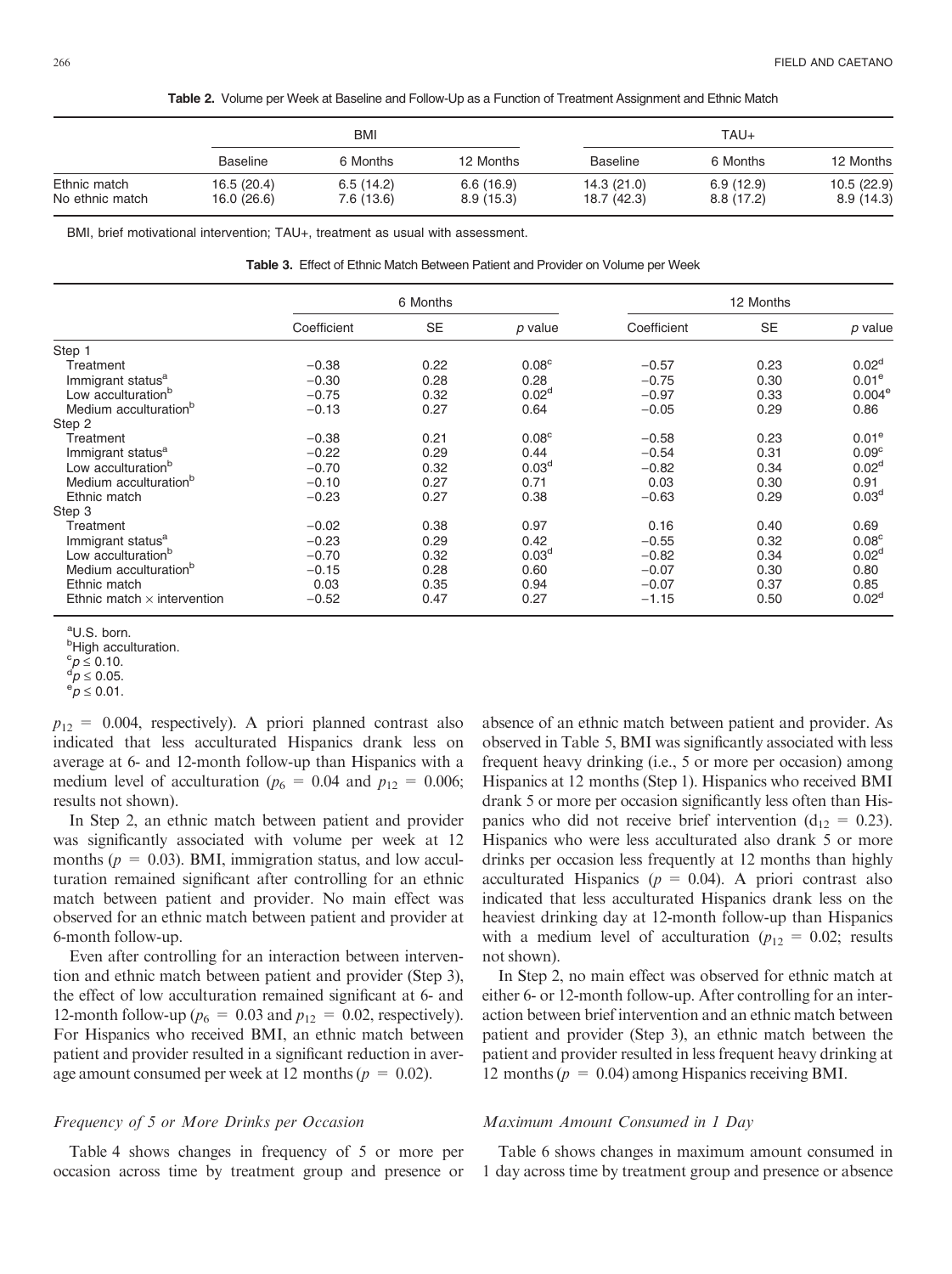Table 4. Frequency of 5 or More per Occasion at Baseline and Follow-Up as a Function of Treatment Assignment and Ethnic Match<sup>a</sup>

|                 | Frequency of 5 or more   |                 | <b>BMI</b> |           | TAU+            |           |           |
|-----------------|--------------------------|-----------------|------------|-----------|-----------------|-----------|-----------|
|                 |                          | <b>Baseline</b> | 6 Months   | 12 Months | <b>Baseline</b> | 6 Months  | 12 Months |
| Ethnic match    | Never                    | 2(1.1)          | 53 (53.0)  | 41 (54.7) | 1(0.5)          | 38 (35.8) | 29 (34.9) |
|                 | $1-11 \times /vr$        | 24(13.0)        | 16 (16.0)  | 16(21.3)  | 34 (17.9)       | 32(30.2)  | 19 (22.9) |
|                 | $1 \times$ /month        | 35(18.9)        | 12 (12.0)  | 7(9.3)    | 28 (14.7)       | 11(10.4)  | 6(7.2)    |
|                 | $2 - 3 \times /$ month   | 29 (15.7)       | 12 (12.0)  | 7(9.3)    | 49 (25.8)       | 18 (17.0) | 22(26.5)  |
|                 | 1 or $2 \times$ /wk      | 64 (34.6)       | (1.0)      | 1(1.3)    | 54 (28.4)       | 4(3.8)    | 5(6.0)    |
|                 | $3-4\times$ /wk          | 18 (9.7)        | 3(3.0)     | 1(1.3)    | 15(7.9)         | 1(0.9)    | 0(0)      |
|                 | Nearly everyday/everyday | 13(7.0)         | 3(3.0)     | 2(2.7)    | 9(4.7)          | 2(1.9)    | 2(2.4)    |
| No ethnic match | Never                    | 0(0)            | 24 (44.4)  | 16 (33.3) | 0(0)            | 24 (46.2) | 18 (36.7) |
|                 | $1 - 11 \times /$ vr     | 25(32.9)        | 9(16.7)    | 12(25.0)  | 22(28.2)        | 11(21.1)  | 11(22.4)  |
|                 | $1 \times$ /month        | 8(10.5)         | 6(11.1)    | 6(12.5)   | 11(14.1)        | 4(7.7)    | 9(18.4)   |
|                 | $2 - 3 \times /$ month   | 11 (14.5)       | 9(16.7)    | 9(18.8)   | 18(23.1)        | 7(13.5)   | 6(12.2)   |
|                 | 1 or $2 \times$ /wk      | 15 (19.7)       | 4(7.4)     | 2(4.2)    | 13 (16.7)       | 4(7.7)    | 3(6.1)    |
|                 | $3 - 4 \times$ /wk       | 12 (15.8)       | (1.9)      | 1(2.1)    | 5(6.4)          | 2(3.8)    | 2(4.1)    |
|                 | Nearly everyday/everyday | 5(6.6)          | (1.9)      | 2(4.2)    | 9(11.5)         | 0(0)      | 0(0)      |

BMI, brief motivational intervention; TAU+, treatment as usual with assessment. a Frequency (%).

| Table 5. Effect of Ethnic Match Between Patient and Provider on Frequency of 5 or More per Occasion |  |  |
|-----------------------------------------------------------------------------------------------------|--|--|
|-----------------------------------------------------------------------------------------------------|--|--|

|                                    | 6 Months    |           |         | 12 Months   |           |                   |  |
|------------------------------------|-------------|-----------|---------|-------------|-----------|-------------------|--|
|                                    | Coefficient | <b>SE</b> | p value | Coefficient | <b>SE</b> | p value           |  |
| Step 1                             |             |           |         |             |           |                   |  |
| Treatment                          | $-0.33$     | 0.21      | 0.12    | $-0.52$     | 0.23      | 0.02 <sup>d</sup> |  |
| Immigrant status <sup>a</sup>      | $-0.31$     | 0.27      | 0.25    | $-0.44$     | 0.29      | 0.14              |  |
| Low acculturation <sup>b</sup>     | $-0.47$     | 0.31      | 0.13    | $-0.67$     | 0.33      | 0.04 <sup>d</sup> |  |
| Medium acculturation <sup>b</sup>  | 0.21        | 0.27      | 0.43    | 0.21        | 0.28      | 0.47              |  |
| Step 2                             |             |           |         |             |           |                   |  |
| Treatment                          | $-0.33$     | 0.21      | 0.12    | $-0.53$     | 0.23      | 0.02 <sup>d</sup> |  |
| Immigrant status <sup>a</sup>      | $-0.22$     | 0.28      | 0.43    | $-0.33$     | 0.31      | 0.29              |  |
| Low acculturation <sup>b</sup>     | $-0.41$     | 0.31      | 0.19    | $-0.59$     | 0.33      | 0.08 <sup>c</sup> |  |
| Medium acculturation <sup>b</sup>  | 0.23        | 0.27      | 0.38    | 0.24        | 0.29      | 0.40              |  |
| Ethnic match                       | $-0.26$     | 0.26      | 0.32    | $-0.33$     | 0.28      | 0.24              |  |
| Step 3                             |             |           |         |             |           |                   |  |
| Treatment                          | 0.10        | 0.38      | 0.79    | 0.12        | 0.39      | 0.75              |  |
| Immigrant status <sup>a</sup>      | $-0.23$     | 0.28      | 0.41    | $-0.33$     | 0.31      | 0.28              |  |
| Low acculturation <sup>b</sup>     | $-0.41$     | 0.31      | 0.19    | $-0.59$     | 0.33      | 0.08 <sup>c</sup> |  |
| Medium acculturation <sup>b</sup>  | 0.18        | 0.27      | 0.51    | 0.15        | 0.29      | 0.61              |  |
| Ethnic match                       | 0.05        | 0.35      | 0.87    | 0.16        | 0.37      | 0.66              |  |
| Ethnic match $\times$ intervention | $-0.63$     | 0.46      | 0.17    | $-1.0$      | 0.49      | $0.04^\circ$      |  |

 $\mathrm{^{a}U.S.}$  born.

of an ethnic match between patient and provider. As observed in Table 7, BMI significantly reduced the maximum amount consumed in 1 day at 6- and 12-month follow-up ( $p_6 = 0.006$ ) and  $p_{12} = 0.003$ , respectively). Hispanics who received BMI drank significantly less on their heaviest drinking day than Hispanics who did not receive BMI at 6 and 12 months  $(d_6 = 0.27 \text{ and } d_{12} = 0.28,$  respectively). Foreign-born Hispanics consumed significantly less on the heaviest drinking day than their U.S. born counterparts at 12-month follow-up  $(p = 0.001)$ . In addition, Hispanics who were less acculturated drank significantly less on the heaviest drinking day at

6- and 12-month follow-up than highly acculturated Hispanics ( $p_6 = 0.02$  and  $p_{12} = 0.001$ , respectively). A priori contrast also indicated that less acculturated Hispanics drank less on the heaviest drinking day at 12-month follow-up than Hispanics with a medium level of acculturation ( $p_{12} = 0.03$ ; Results not shown).

In Step 2, no significant main effect was observed for ethnic match at either 6- or 12-month follow-up. After controlling for an ethnic match between patient and provider, the effect of low acculturation remained significant at 6- and 12-month follow-up ( $p_6 = 0.02$  and  $p_{12} = 0.03$ , respectively).

<sup>&</sup>lt;sup>b</sup>High acculturation.

 ${}^{c}p \leq 0.10$ .  $^{\rm c}$  $p \le 0.10$ .<br> $^{\rm d}$ n < 0.05.

 $^{\circ}$ p ≤ 0.05.<br> $^{\circ}$ p ≤ 0.01.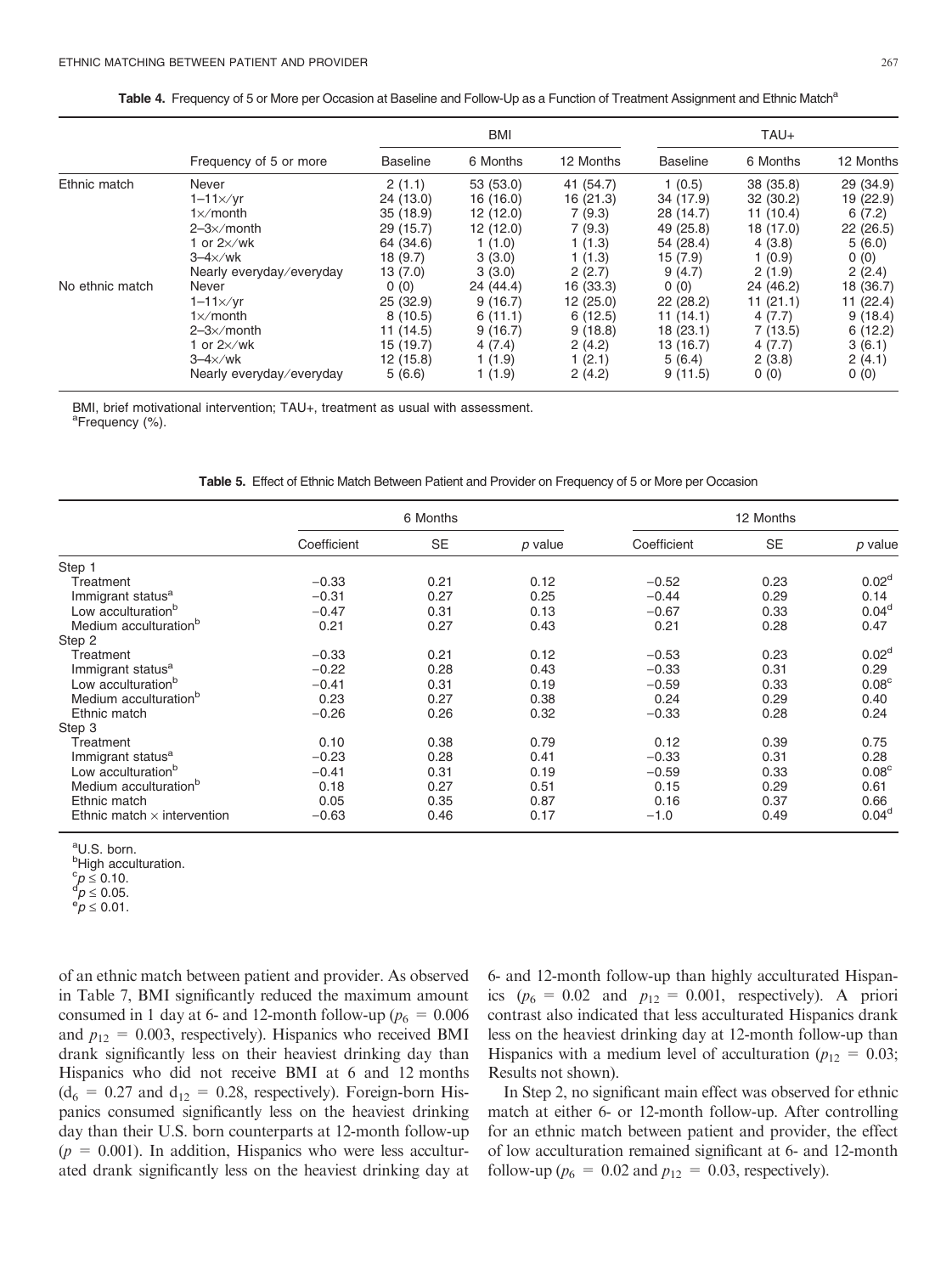|                                 | <b>BMI</b>                |                      |                      | TAU+                     |                       |                      |  |
|---------------------------------|---------------------------|----------------------|----------------------|--------------------------|-----------------------|----------------------|--|
|                                 | <b>Baseline</b>           | 6 Months             | 12 Months            | Baseline                 | 6 Months              | 12 Months            |  |
| Ethnic match<br>No ethnic match | 16.2(11.1)<br>13.6 (11.6) | 6.1(7.2)<br>6.2(5.8) | 5.7(7.6)<br>7.2(5.9) | 14.3(9.2)<br>14.6 (12.3) | 8.2(7.8)<br>8.5(10.0) | 8.1(7.7)<br>9.2(9.7) |  |

Table 6. Maximum Amount Consumed at Baseline and Follow-Up as a Function of Treatment Assignment and Ethnic Match

BMI, brief motivational intervention; TAU+, treatment as usual with assessment.

Table 7. Effect of Ethnic Match Between Patient and Provider on Maximum Amount Consumed in 1 Day

|                                    | 6 Months    |           |                   | 12 Months   |           |                    |  |
|------------------------------------|-------------|-----------|-------------------|-------------|-----------|--------------------|--|
|                                    | Coefficient | <b>SE</b> | p value           | Coefficient | <b>SE</b> | $p$ value          |  |
| Step 1                             |             |           |                   |             |           |                    |  |
| Treatment                          | $-0.36$     | 0.13      | $0.006^{\circ}$   | $-0.43$     | 0.14      | 0.003 <sup>e</sup> |  |
| Immigrant status <sup>a</sup>      | $-0.27$     | 0.17      | 0.10              | $-0.61$     | 0.18      | $0.001^e$          |  |
| Low acculturation <sup>b</sup>     | $-0.44$     | 0.19      | 0.02 <sup>d</sup> | $-0.52$     | 0.20      | 0.01 <sup>d</sup>  |  |
| Medium acculturation <sup>b</sup>  | $-0.17$     | 0.17      | 0.30              | $-0.18$     | 0.18      | 0.31               |  |
| Step 2                             |             |           |                   |             |           |                    |  |
| Treatment                          | $-0.36$     | 0.13      | $0.006^{\circ}$   | $-0.44$     | 0.18      | $0.002^e$          |  |
| Immigrant status <sup>a</sup>      | $-0.29$     | 0.18      | 0.10 <sup>c</sup> | $-0.49$     | 0.19      | 0.009 <sup>e</sup> |  |
| Low acculturation <sup>b</sup>     | $-0.45$     | 0.19      | 0.02 <sup>d</sup> | $-0.44$     | 0.21      | 0.03 <sup>d</sup>  |  |
| Medium acculturation <sup>b</sup>  | 0.18        | 0.17      | 0.29              | $-0.13$     | 0.18      | 0.46               |  |
| Ethnic match                       | 0.04        | 0.16      | 0.82              | $-0.34$     | 0.17      | 0.05 <sup>c</sup>  |  |
| Step 3                             |             |           |                   |             |           |                    |  |
| Treatment                          | $-0.13$     | 0.23      | 0.59              | $-0.10$     | 0.24      | 0.69               |  |
| Immigrant status <sup>a</sup>      | $-0.29$     | 0.18      | 0.10 <sup>c</sup> | 0.51        | 0.19      | $0.008^{\circ}$    |  |
| Low acculturation <sup>b</sup>     | $-0.45$     | 0.19      | 0.02 <sup>d</sup> | $-0.44$     | 0.21      | 0.03 <sup>d</sup>  |  |
| Medium acculturation <sup>b</sup>  | $-0.21$     | 0.17      | 0.22              | $-0.18$     | 0.18      | 0.32               |  |
| Ethnic match                       | 0.21        | 0.22      | 0.33              | $-0.08$     | 0.23      | 0.73               |  |
| Ethnic match $\times$ intervention | $-0.35$     | 0.29      | 0.23              | $-0.53$     | 0.30      | 0.08 <sup>c</sup>  |  |

 $\mathrm{^{a}U.S.}$  born.

After controlling for an interaction between brief intervention and an ethnic match between patient and provider (Step 3), the effect of low acculturation remained significant at 6- and 12-month follow-up ( $p_6 = 0.02$  and  $p_{12} = 0.03$ , respectively). For Hispanics who received BMI, an ethnic match between the patient and provider had a marginally significant effect on frequent heavy drinking at 12 months ( $p = 0.08$ ).

## **DISCUSSION**

Between 1990 and 2003, the Hispanic population rose from about  $9.1\%$  (22 million) to  $13.4\%$  (39 million) making Hispanics the largest ethnic minority group in the United States (U.S. Census Bureau, 2003a). By 2050, current census projections predict that the number of Hispanics in the United States will double to more than 25% of the total U.S. population (U.S. Census Bureau, 2003b). Mexican Americans constitute about 60% of the U.S. Hispanic population and are currently the largest Hispanic subgroup. This underscores the importance of the studies findings indicating that brief opportunistic interventions in the trauma care setting are

effective among Hispanics, leading to significant reductions in alcohol use patterns that have been associated with intentional and unintentional injuries (Rehm et al., 2003). Findings further suggest that lower levels of acculturation and foreign birth are associated with greater reductions in alcohol use among Hispanics. Most importantly, brief intervention was significantly more effective when the intervention was conducted by a Hispanic provider independent of acculturation and immigrant status. Providing culturally adapted interventions by matching the ethnicity of the patient and provider and providing intervention in the preferred language of the patient appears to enhance the effectiveness of BMIs in the medical setting among Hispanics. Further adaptation and tailoring of brief interventions in this underserved population may further enhance drinking outcomes.

Ethnic concordance between patient and provider may have impacted the effectiveness of the intervention through several mechanisms including cultural scripts, ethnic-specific perceptions pertaining to substance abuse, and ethnicspecific preferred channels of communication. Inattention to these differences may lead to misunderstandings between

<sup>&</sup>lt;sup>b</sup>High acculturation.

 $^{\circ}p \leq 0.10.$ 

 $^{\circ}$ p ≤ 0.05.<br> $^{\circ}$ p ≤ 0.01.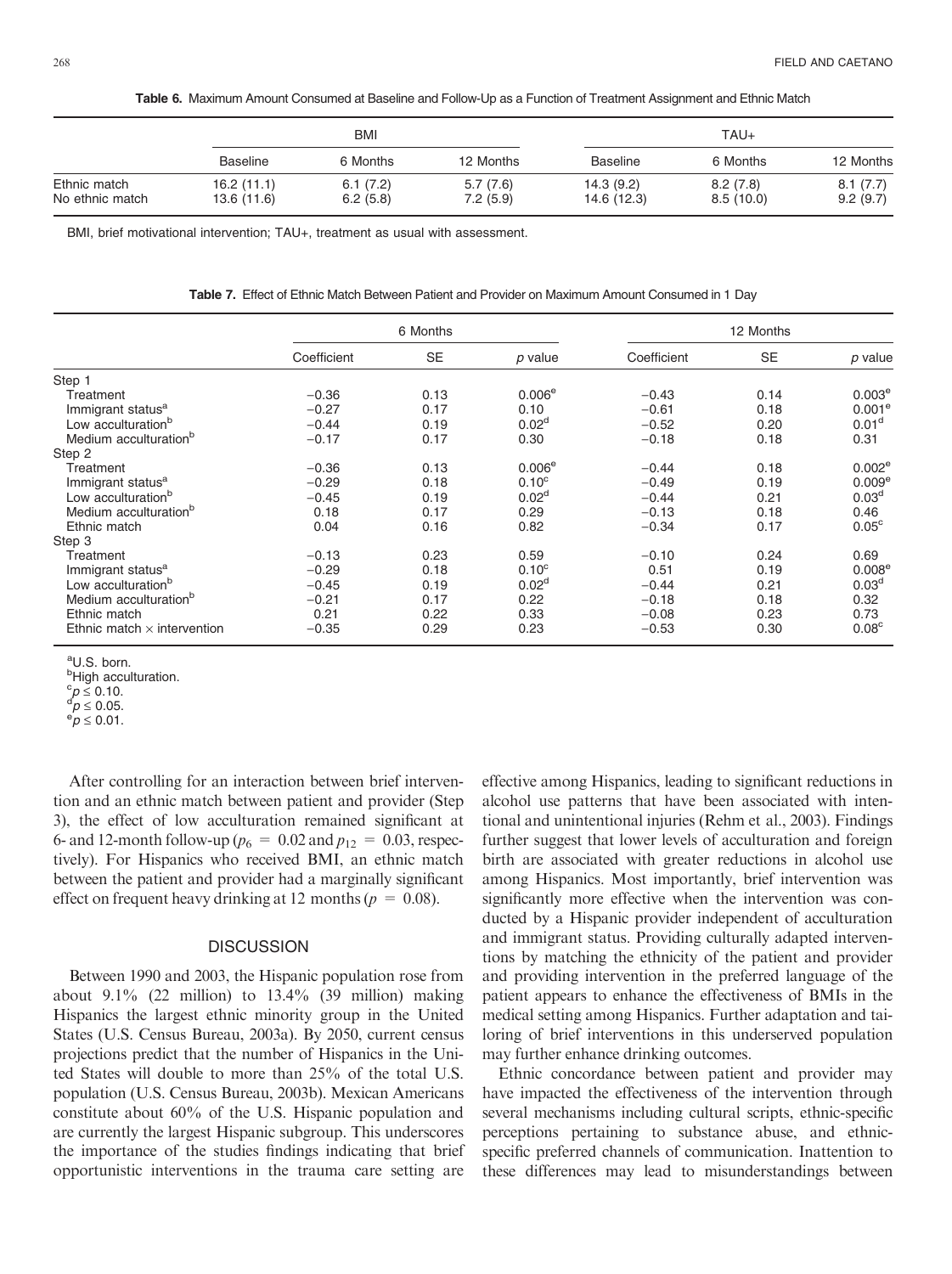Hispanics and non-Hispanics and thereby influence treatment outcomes (Trandis et al., 1984). Comas-Diaz (2006) discussed how these interactions may be more likely to lead to ''missed empathic opportunities.'' Cultural scripts are patterns of social interaction that are a core characteristic of a particular cultural group (Trandis et al., 1984). More than being indicative of personal values, cultural scripts are values and beliefs that characterize a particular culture or ethnic group (Marin and Gamba, 2003). As a result, the potential impact of attending to these cultural scripts and cultural norms likely extends beyond empathy, which is a core component of interventions based on Motivational Interviewing (Miller and Rollnick, 2002). In contrast to interventions based on motivational interviewing, in the treatment as usual condition there was no opportunity to convey appreciation and understanding of cultural scripts through the use of reflections, communication of empathy or examination of personal values.

Among Hispanics 2 important cultural scripts are ''simpatia'' and ''familism'' (Sabogal et al., 1987; Trandis et al., 1984). Through ''simpatia'' individuals show their ability to share in other's feelings, to behave with dignity and respect toward others, and to strive for harmony in interpersonal relations (Trandis et al., 1984). This latter characteristic implies a general acquiescence and a tendency to anticipate positive social interactions. Similarly, and perhaps more important to the context in which this study was carried out, Hispanic patients have shown greater willingness to adhere to the advice of medical professionals who are overwhelmingly perceived as one the most credible sources of information (Marin and Marin, 1990; Marin et al., 1989). These tendencies may have influenced the overall responsiveness of the patient to the intervention and lead to improved drinking outcomes.

''Familism'' is another core value in the Hispanic culture and family-related consequences associated with substance abuse have been found to be of central concern to Hispanics. Hispanics more often indicate willingness to talk with family members regarding alcohol problems (Marin et al., 1990a,b; Sabogal et al., 1987). Hispanics also believe they would be less embarrassed to talk about these issues and more strongly believe the relative using substances would follow the advice given (Marin et al., 1990b). Familism may have contributed to the likelihood that additional social support would have been provided to Hispanics and that Hispanics would have been more likely to follow the advice of family members. Additional social support such as this has been suggested as an important potential mechanism of change in alcohol treatment, especially for Hispanics (Arroyo et al., 1998; Gentilello et al., 1999).

Cultural scripts including simpatia and familism tend to be strongest among foreign-born Hispanics and less acculturated patients (Marin and Gamba, 2003; Sabogal et al., 1987). The perceptions of U.S. born Hispanics and highly acculturated patients tend to resemble those held by non-Hispanic Whites, both of which differ significantly from those held by immigrants and less acculturated Hispanics (Marin, 1996; Marin and Marin, 1997). Characteristics which are commonly ascribed to Hispanics including (i) a present time orientation that values a focus on here-and-now activities, (ii) cultural emphasis on harmony in interpersonal relationships, (iii) a strong value for respect or deference and obedience for authority figures, (iv) desires for interpersonal warmth in social relations, (v) preference for a group or familial orientation rather than an individualistic orientation, and (vi) a strong loyalty, attachment, and solidarity with family members are likely stronger among immigrants and less acculturated Hispanics (Balcazar et al., 1995; Marin, 1996; Marin and Marin, 1997). Among less acculturated Hispanics and immigrants, these characteristics, which are closely associated with simpatia and familism, may have positively influenced drinking outcomes independent of the effect of brief intervention or ethnic matching between patient and provider during brief intervention.

Despite the potential clinical significance of the current findings, there are several limitations to the current study that should be taken into account. Follow-up rates were significantly lower at 6 months among Hispanics in comparison to their non-Hispanic counterparts. Six-month follow-up was less likely among foreign-born Hispanics. However, foreignborn Hispanics who were randomly assigned to BMI were no more likely to be lost to follow-up than those randomly assigned to  $TAU+$ . In addition, because the study took place in the trauma care setting, the current sample is predominately younger males. Additionally, the current sample consists of primarily Mexican born and Mexican American Hispanics. These limitations should be kept in mind when interpreting the findings from this study and evaluating the potential generalizability of the current findings.

With regard to the observed findings and potential influence of cultural scripts as an underlying mechanism of change explaining the effect of ethnic matching, the following is worth noting. First, the assignment of Hispanic and non-Hispanic patients to Hispanic and non-Hispanic providers was not experimentally manipulated. Second, the study did not include a culturally adapted version of brief intervention. Third, the current study did not directly measure the use of cultural scripts. Finally, the current study does not take into account direct observation of therapist or client behavior and potential ethnic differences. Future research should account for these factors in the study design to better appreciate this potential mechanism of change among Hispanics.

While Hispanics are more likely to drink excessively and more prone to experience problems associated with at risk drinking, they are less likely to receive adequate treatment or intervention (Boyd-Ball, 2003; Galvan and Caetano, 2003; Schmidt et al., 2006). Despite these disparities, alcohol treatment often appears to be as successful for minority patients (Schmidt et al., 2006; Tonigan, 2001, 2003). The provision of brief intervention in medical settings such as the trauma care system provides unique opportunities to effectively intervene in this underserved population. The current findings hold significant promise for reducing alcohol problems among Hispanics using culturally tailored BMIs in the medical setting. It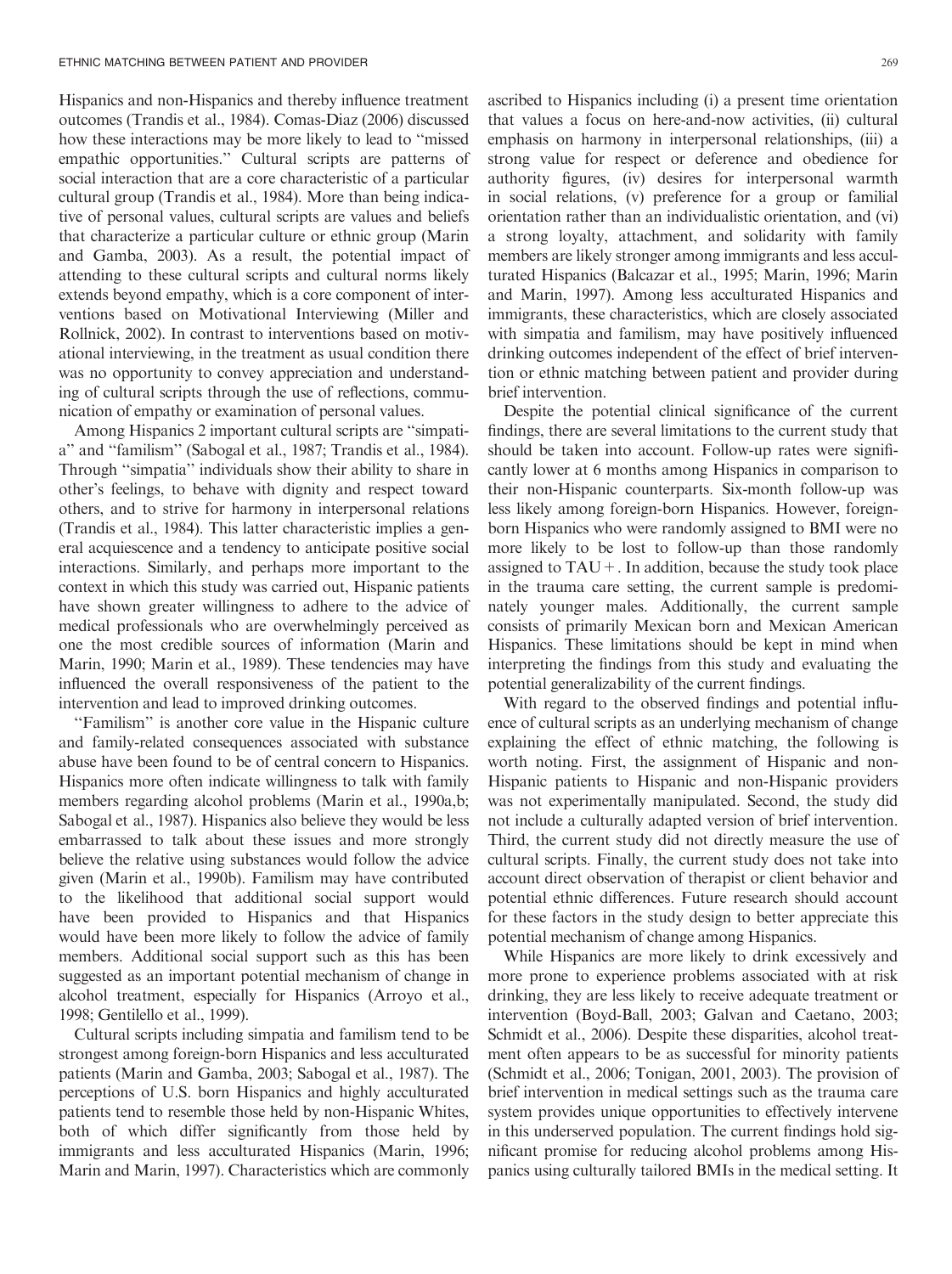is worth noting that, while it has been suggested that simply including more ethnic/racial minority patients in research is one form of cultural adaptation (e.g., Chambless et al., 1996; Hohmann and Parron, 1996), these improvements in drinking outcomes were observed with relatively modest adaptations to the intervention. However, the current findings suggest that practical adaptations of evidenced based interventions including availability of Spanish speaking providers trained in brief intervention based on motivational interviewing, ethnic matching of patient and provider and the provision of care in a medical setting outside of a substance abuse treatment context may enhance treatment outcomes among Hispanics. Improvements in drinking outcomes among Hispanics may be a function of cultural scripts. Additional adaptations which specifically take into account cultural scripts among Hispanics may further enhance treatment outcomes. Significant adaptations in terms of delivery, therapeutic process, and inclusion of cultural knowledge, attitudes and behavior may lead to increased effectiveness of empirically supported treatments among ethnic minorities such as brief interventions based on Motivational Interviewing (Atkinson et al., 2001; Miranda et al., 2005; Munoz and Mendelson, 2005; Vera et al., 2003). Training in cultural competence may further influence treatment effectiveness and may preclude the need for ethnic matching between the patient and provider. Additional research into culturally adapted evidenced based interventions among Hispanics and other ethnic minorities is clearly warranted (Whaley and Davis, 2007). Such investigations are likely to lead to more culturally competent services, improvements in treatment outcomes, increased access to formal treatment and increased involvement in self-help groups such as Alcoholics Anonymous.

## ACKNOWLEDGMENTS

This work was supported by a grant (R01 013824; PI: Caetano) from the National Institute on Alcohol Abuse and Alcoholism to the University of Texas School of Public Health. The lead author would like to acknowledge the support of the NIH Health Disparities Loan Repayment Program funded by the National Center of Minority Health and Health Disparities.

## **REFERENCES**

- Arroyo JA, Westerberg VS, Tonigan JS (1998) Comparison of treatment utilization and outcome for Hispanics and Non-Hispanic Whites J Stud Alcohol 59:286–291.
- Atkinson DR, Bui U, Mori S (2001) Multiculturally sensitive empirically supported treatments: an oxymoron? In Handbook of Multicultural Counseling (Ponterotto JG, Casas JM, Suzuki LA, Alexander CM eds), pp 542–574. Sage, Thousand Oaks, CA.
- Balcazar H, Castro FG, Krull JL (1995) Cancer risk reduction in Mexican American Women: the role of acculturation, education and health risk factors. Health Educ Behav 22:61–84.
- Balls-Organista P, Organista K, Kurasaki K (2002) The relationship between acculturation and ethnic minority health, acculturation, in Advances in Theory, Measurement, and Applied Research (Balls-Organista P, Chun KM,

Marin G, Sue S eds), pp 139–161. American Psychological Association, Washington, DC.

- Bernal G, Scharron-del-Rio MR (2001) Are empirically supported treatments valid for ethnic minorities? Toward an alternative approach for treatment research. Cultur Divers Ethnic Minor Psychol 7:328–342.
- Bien TH, Miller WR, Tonigan JS (1993) Brief interventions for alcohol problems: a review. Addiction 88:315–335.
- Black S, Markides KS (1993) Acculturation and alcohol consumption in Puerto-Rican, Cuban-American, and Mexican-American women in the United States. Am J Public Health 83:890–893.
- Boyd-Ball AJ (2003) A culturally responsive, family-enhanced intervention model. Alcohol Clin Exp Res 27:1356–1360.
- Burke BL, Arkowitz H, Menchola M (2003) The efficacy of motivational interviewing: a meta-analysis of controlled clinical trials. J Consult Clin Psychol 71:843–861.
- Burke BL, Dunn CW, Atkins DC, Phelps JS (2004) The emerging evidence base for motivational interviewing: a meta-analytic and qualitative inquiry. J Cogn Psychother 18:309–322.
- Caetano R (1987a) Acculturation and attitudes toward appropriate drinking among U.S. Hispanics. Alcohol Alcohol 22:427–433.
- Caetano R (1987b) Acculturation, drinking and social settings among U.S. Hispanics. Drug Alcohol Depend 19:215–226.
- Caetano R (1997) Acculturation and drinking patterns among U.S. Hispanics. Br J Addict 82:789–799.
- Caetano R, Clark CL (1998a) Trends in alcohol consumption pattern among Whites, Blacks and Hispanics: 1984 and 1995. J Stud Alcohol 59:659–668.
- Caetano R, Clark CL (1998b) Trends in alcohol-related problems among Whites, Blacks, and Hispanics: 1984-1995. Alcohol Clin Exp Res 22:534–538.
- Caetano R, Clark CL (2000) Hispanics, Blacks and Whites driving under the influence of alcohol: results from the 1995 National Alcohol Survey. Accid Anal Prev 32:57–64.
- Caetano R, Clark CL, Tam T (1998) Alcohol consumption among racial ⁄ ethnic Minorities. Alcohol, Health and Research World 22:233–241.
- Caetano R, Kaskutas LA (1995) Changes in drinking patterns among Whites, Blacks and Hispanics: 1984–1992. J Stud Alcohol 56:558–565.
- Caetano R, Kaskutas LA (1996) Changes in drinking problems among Whites, Blacks, and Hispanics: 1984 – 92. Subst Use Misuse 31:1547–1571.
- Caetano R, McGrath C (2005) Driving under the influence (DUI) among U.S. ethnic groups. Accid Anal Prev 37:217–224.
- Caetano R, Medina-Mora ME (1988) Acculturation and drinking among people of Mexican descent in Mexico and the United States. J Stud Alcohol 49:462–471.
- Casa JM, Vasquez MJT, Ruiz de Esparza CA (2002) Counseling the Latina/o: a guiding framework for a diverse population, in Counseling Across Cultures (Pederson PB, Draguns JG, Lonner WJ, Trimble JE eds), pp 133–160. Sage, Thousand Oaks, CA.
- Chambless DL, Sanderson WC, Shoham V, Johnson SB, Pope KS, Crits-Christoph P (1996) An update of empirically validated therapies. Clin Psychol 49:5–18.
- Cohen J. (1988) Statistical Power Analysis for the Behavioral Sciences, 2nd ed. Lawrence Erlbaum Associates, Hillsdale, NJ.
- Comas-Diaz L (2006) Cultural variation in the therapeutic relationship, in Evidence-Based Psychotherapy: Where Practice and Research Meet (Goodheart CD, Kazdin AE, Sternberg RJ eds), pp 81–105. American Psychological Association, Washington, DC.
- Dawson DA (2003) Methodological issues in measuring alcohol use. Alcohol Res Health 27:18–29.
- Dunn C, Hungerford DW, Field C, McCann B (2005) The stages of change: when are trauma patients truly ready to change? J Trauma 59:27–32.
- Ewing JA (1984) Detecting alcoholism: the CAGE questionnaire. J American Med Assoc 252:1905–1907.
- Field C, Caetano R, Harris TR, Frankowski R, Roudsari B (2009) Ethnic differences in drinking outcomes following a brief alcohol intervention in the trauma care setting. Addiction (in press).
- Field C, Caetano R, Pezzia C (2009) Process evaluation of serial screening criteria to identify injured patients that benefit from brief intervention: practical implications. J Trauma 66:1704–1711.